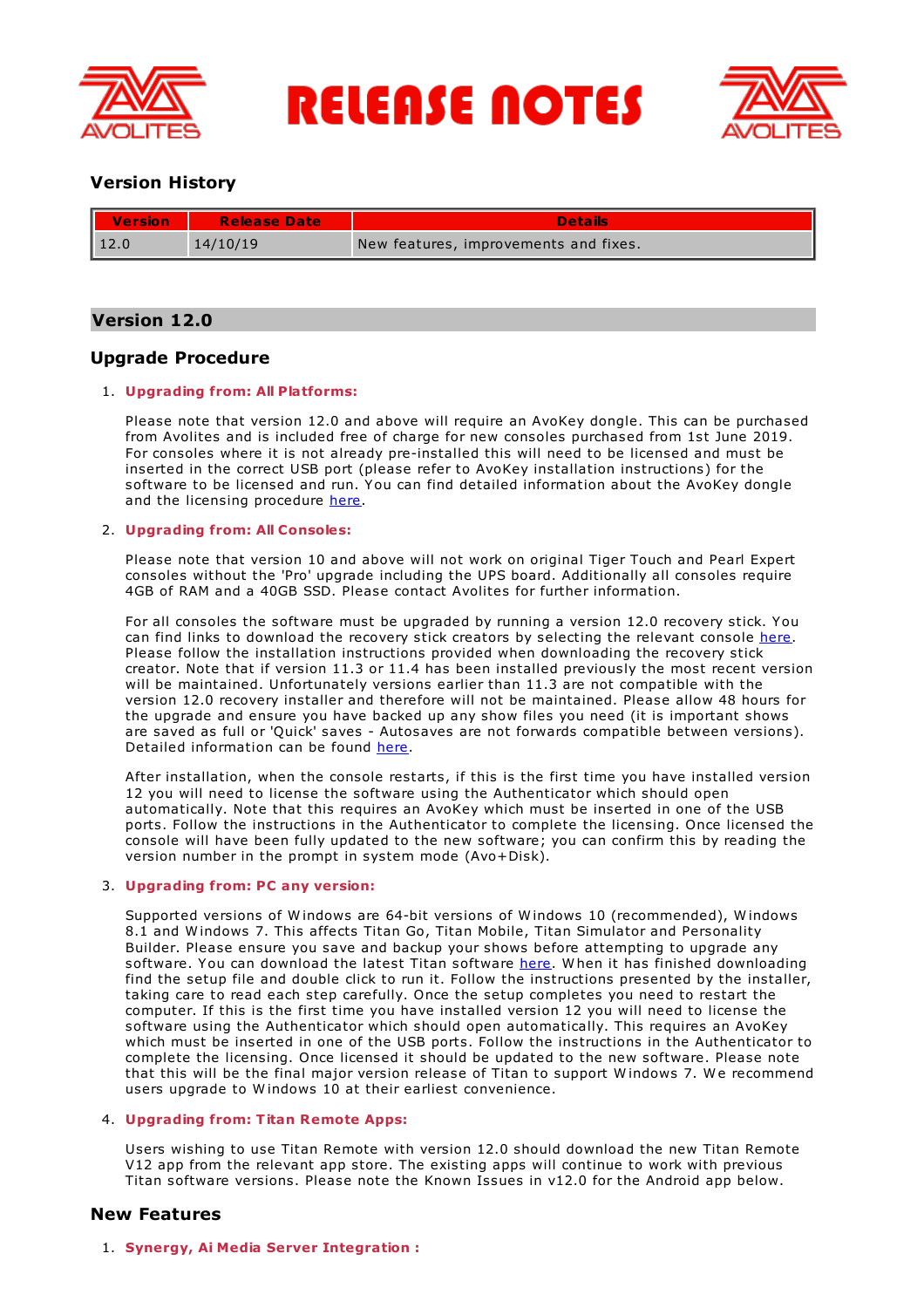Synergy provides a way to easily connect, control, manage content, monitor preview and live output and integrate Avolites Ai servers with Titan.

## 2. **Synergy Settings and Fixtures:**

A new 'Synergy Settings' window has been added along with an associated factory workspace shortcut. This window provides a way to connect Titan to Ai, adjust various settings and show related information. This can be opened via [Open W orkspace W indow]/ [Synergy Settings], PATCH -> [Active Fixtures] -> [Synergy Settings], System -> [Synergy Settings] or by using the factory Synergy Settings workspace shortcut (the latter will set the window to full screen as defined in the workspace shortcut, the other options will restore the window at its last size/location).

Any Ai servers found on the correctly configured network will appear on the left-hand side of the Synergy Settings window. For each server this contains the machine name at the top, its IP address, the current surface count and a list of outputs. W hen selected, detailed information about the server is shown on the right-hand side of the window. Any errors detected are denoted here with a warning triangle symbol.

W ith the 'Show Unmatched' toggle enabled (default - highlighted) when one or more Ai servers are connected any 'unmatched' screen fixtures will appear in the middle of the window at the bottom showing the fixture legend (Tag Name), the server machine name, any assigned outputs or, where unassigned 'none' after the server machine name in brackets and the number of layers along with a dotted line between each fixture and the assigned outputs on the server. These all dynamically update to reflect any changes on the servers and can be shown or hidden by toggling the 'Show Unmatched' button.

Pressing the '+' button at the bottom of the window will reveal a popup with options to either add a new surface or to add a new layer to an existing surface (note that only 'Screen' surfaces can be added at the moment). A new 'Synergy Fixtures' window has been added and the 'View Synergy Fixtures' button at the bottom of the Synergy Settings window provides a convenient shortcut to open this. The Synergy Fixtures window is similar to the Fixtures window with the same appearance settings and context menu options except for the toggle to show or hide DMX address. W hen a surface is added a new Synergy Fixture is created for each layer and automatically assigned to handles in this window. Any Synergy Fixture handles will also appear under Fixtures in the 'Synergy Fixtures' section of the Show Library window. Surfaces added this way start with two layers and will initially be 'Local' and not connected to an Ai server. Selecting a local surface and then a connected server will add a new screen fixture to that server and the associated Synergy Fixtures will now control the layers for that Ai fixture.

Alternatively, if there are any 'Unmatched' fixtures these can be linked directly to a new surface or to an existing surface. Pressing the link button next to the fixture will highlight the fixture in red with a prompt in the properties section of the window and reveal a pulsing 'Link to new Surface' button immediately above. W hile in this state selecting the pulsing 'Link to new Surface' button will add a new surface and an associated Synergy Fixture linked to each of the layers of the selected Ai fixture. Selecting an existing surface will link the selected Ai fixture to the existing surface and Synergy Fixtures. Note that when linking unmatched fixtures to existing surfaces if the layer count in the existing surface is greater than the Ai fixture additional layers will automatically be added in Ai. Similarly, if the layer count in the existing surface is less than the Ai fixture additional layers (and associated Synergy Fixtures) will automatically be added to the surface accordingly. Selecting the link button again while the fixture is highlighted in red will cancel the link function.

W here a surface is connected to a server it will show the linked fixture legend (Tag Name), server machine name, any assigned outputs or, where unassigned 'none' after the server machine name in brackets. Any assigned outputs will draw as solid lines between the surface and the relevant server output. W here no outputs are assigned this is represented as a single line to the top of the server. Selecting a surface followed by an output on a server will assign or unassign the selected Ai fixture to the selected output. Selecting a surface followed by the top of the server will unassign all outputs.

W hile surfaces are linked it is not possible to control them locally on the server. Linked surfaces can be unlinked by selecting the surface and then pressing the unlink button. W hen a surface is unlinked the local server controls will be available.

Selecting a surface will reveal the surface properties on the right-hand side of the window with the surface legend at the top. Canvas Resolution shows the current canvas resolution along with the Resolution Width and Height. If required you can change the canvas resolution either by selecting the Canvas Resolution and choosing one of the preset resolutions or by selecting the Resolution W idth or Height where you can input values directly. To change the surface legend either select the pen button at the top-right of the surface properties section or press [Set Legend] and select the surface. Note that any changes to the surface legend will also be reflected in Ai.

Each surface is automatically given a different halo colour. This is shown around the surface and in any lines connecting to surfaces/outputs. By default the layers within a surface will use the surface halo colour and when the Fixture Halos user setting is set to 'Auto' these will show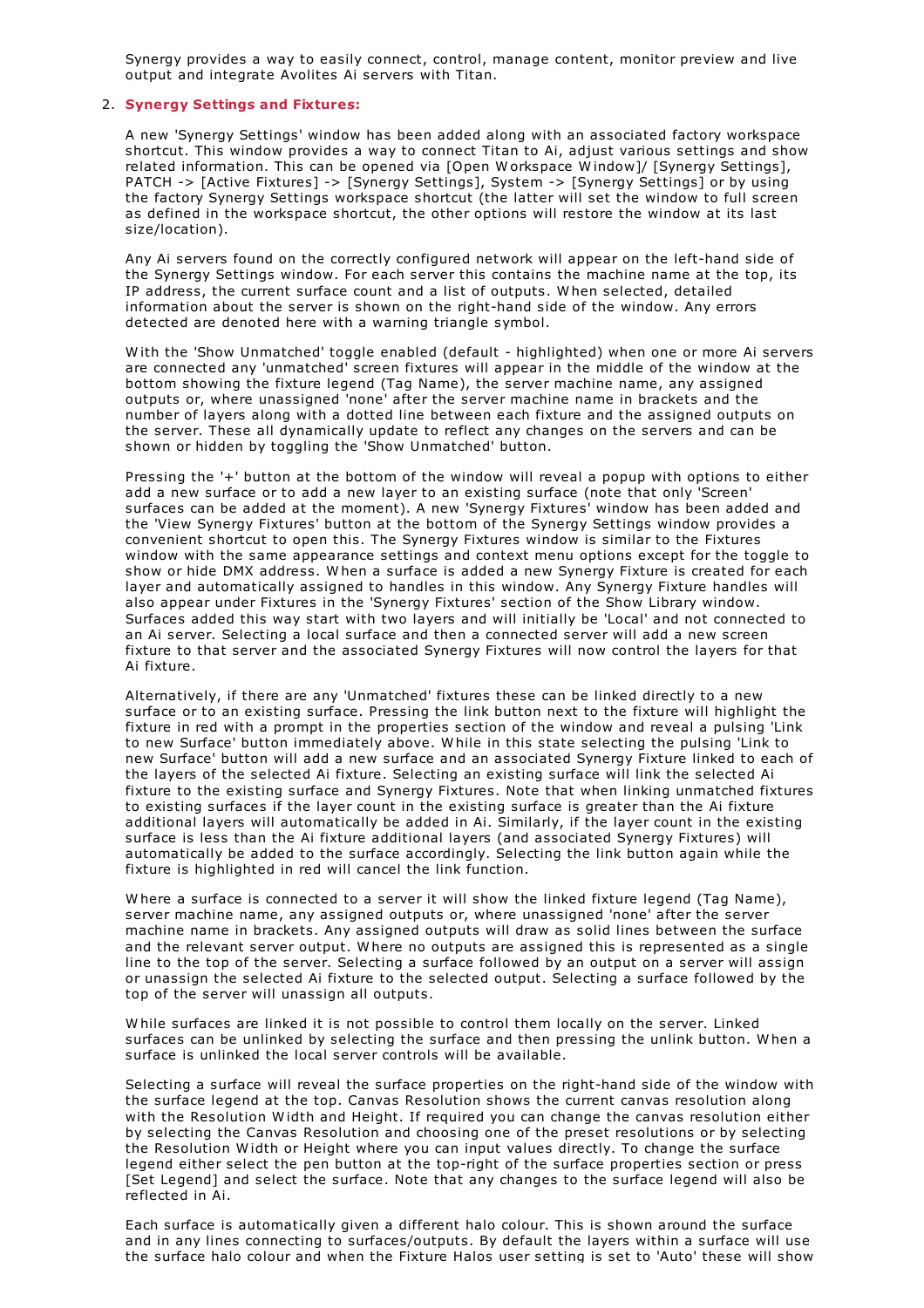around the Synergy Fixture handles which can help identify which surface a particular fixture handle is associated with. If desired it is possible to set this to a custom colour either by selecting the surface and then the colour button at the top-right of the surface properties section which will reveal a colour picker where you can set the colour or by pressing [Set Legend] followed by the surface and then [Halo].

Selecting a layer will reveal the layer properties on the right-hand side of the window with the layer legend at the top. Speed Source shows the current speed source used to scale the clip playback speed and selecting this will reveal a popup where you can select one of the various sources. To change the surface legend either select the pen button at the top-right of the layer properties section or press [Set Legend] and select the layer (or layer handle). Note that any changes to the layer legend will also be reflected in the fixture handle and vice-versa. It is also possible to set a layer specific halo colour if required either by selecting the layer and then the colour button at the top-right of the layer properties section which will reveal a colour picker where you can set the colour or by pressing [Set Legend] followed by the layer (or layer handle) and then [Halo]. To revert to using the surface halo press [Set Legend] followed by the layer (or layer handle) then [Halo] followed by [Remove Halo].

Selecting a surface or layer and pressing the trashcan button will delete the selection. Similarly, pressing [Delete] followed by a surface or layer will delete the selected item. Layers can also be deleted by pressing [Delete] and then selecting one or more Synergy fixture handles. Any linked surfaces or layers deleted in Titan will also be deleted in Ai.

Synergy Fixtures are similar to non-Synergy Fixtures except they do not have a DMX line or address and will not show in the patch window. Selecting one or more Synergy Fixtures will place the layer in the programmer with all of the controls available on the wheels or in the Attribute Editor. Adjusting controls will place them in the programmer and cues can be recorded following the record mode and mask as usual. The majority of the controls are the same as when patching an Ai as an active fixture or manually from the patch fixture menu.<br>W here Synergy Fixtures are linked to Ai fixtures the Bank, Clip and FX functions are populated directly from Ai. Banks and Clips are named according to the names of the banks and media on the server and are collected together in a new 'Media Selection' page in the Attribute Editor window which will only show banks that have been added and, similarly, only contain tiles for clips included in the selected bank, arranged in a grid and represented by a thumbnail. If a bank does not contain any clips a 'No Media' function will be shown instead. Pressing the text (T) icon at the top-right of the Attribute Editor Media Selection page will toggle the clip name overlay on/off. W hen recording palettes with the default palette record mode (Mixed) or using quick record in the Media or Gobos and Beams palette windows, both the bank and clip will automatically be recorded if one or the other is in the programmer (in the same way as pan and tilt in the Position palette window and colour mixing controls in the Colours palette window record).

#### 3. **Media Browser:**

A new Media Browser window has been added. This provides a way to view and upload media from Titan.

The left-hand side of the window shows local drives, folders and supported media files and the right-hand side shows Ai servers and the current content. Any available local drives will appear in the 'Drives' section on the left-hand side showing the drive type/icon and assigned letter. <sup>W</sup> hen local storage devices are added or removed the local drive options on the left-hand side will update accordingly. Selecting an available local drive in the left-hand 'Drives' column will reveal any folders and supported media files in the root of that drive and selecting a folder will reveal any folders and supported media files in that folder. There are also shortcuts to local Windows 'special' folders. The current local path is displayed above the local contents and pressing the Up button (up arrow) will move up (back) one folder level. Any linked servers will appear at the top of the right-hand side of the window with the machine name and a vertical bar indicating used space in blue. Selecting the server will reveal the media contents of that server with the machine name at the top followed by the media path as set in the server and then the used/available space with free space difference denoted in brackets. If there is less than 10% space remaining on the drive a warning will also appear in red along with a yellow warning triangle. The currently selected bank is shown immediately underneath that with any media files in that bank shown below. Selecting the bank will reveal a pop-up containing all available banks. If there are more banks than can be displayed in the pop-up a scroll bar will appear. Selecting a bank will show any files in that bank. Pressing the add bank button (+) to the right of the bank will open the 'Add Bank' softkey menu. Selecting [Add Bank], pressing ENTER or a <return> key on a keyboard will add a new bank to Ai. If a bank name has been input the bank will use this name. If the name is left empty it will use a default 'TitanBank x' name where x starts at 1 and increments for each new bank added without a name. Pressing the refresh button (circle with an arrow) will update to reflect any servers that may have been linked or unlinked or any banks/media that have been added/removed on the server since the last time the window was opened. W here more than one server is linked pressing the 'All' button at the top will collect the media files together in a simplified view. All drives, folders and files are sorted alphabetically with folders before files. If there are more files or folders than can fit in the current window a scroll bar will appear. Supported media files will show their full file name including extension, an icon indicating type to the left of the file name, their time-stamp below the filename in light grey and the file size to the right. Selecting local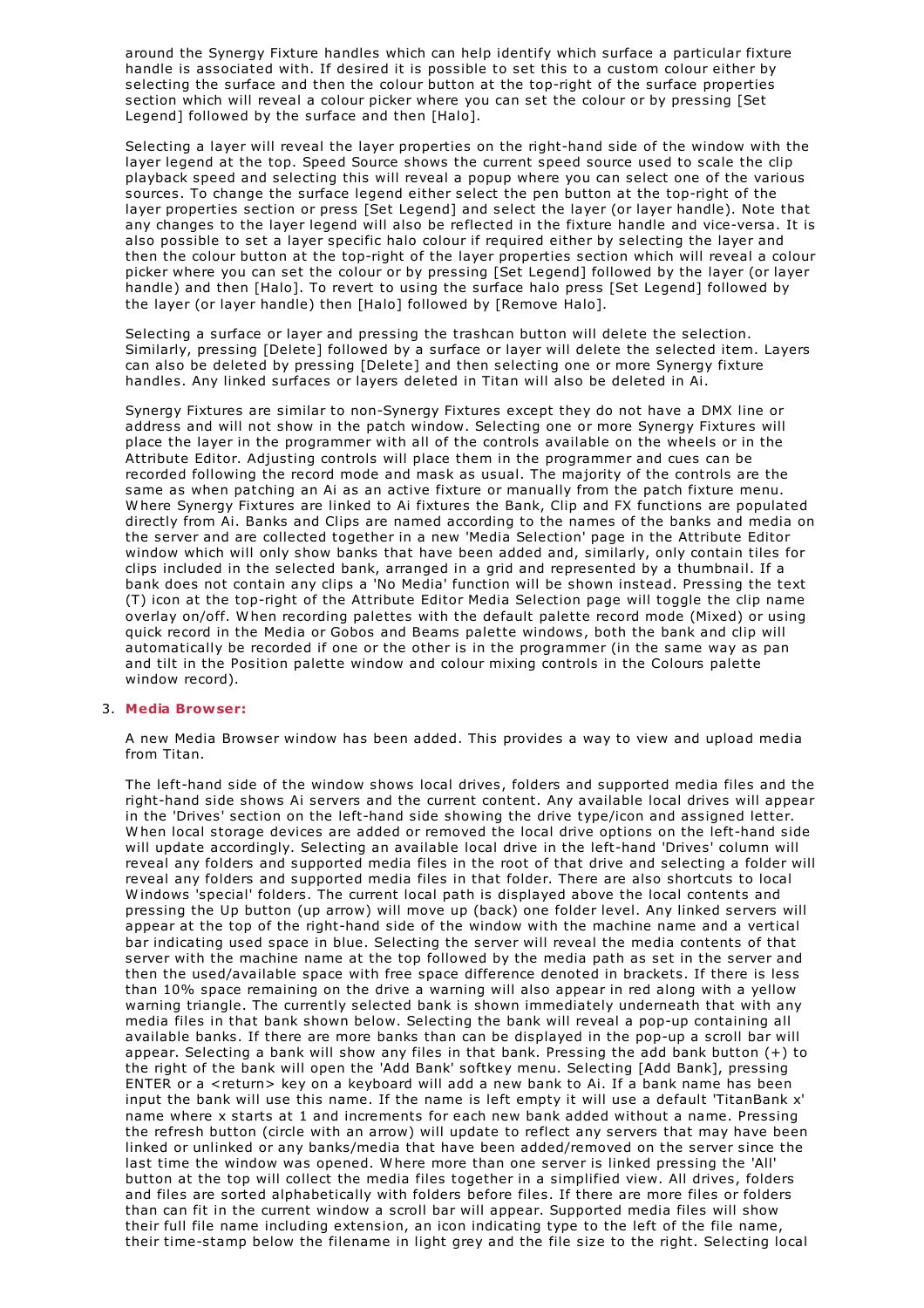files on the left-hand side will highlight them with the total size and number of files in the selection shown at the bottom. Files can be selected from more than one drive or folder and can be toggled in/out of the selection by clicking or dragging across them. Pressing the 'Clear' button at the top of the window will clear the selection and pressing the 'All' button will select all files in the current drive/folder. If any of the selected files have the same name as in the currently selected server/bank, the files in the server will highlight in red with a warning triangle and a warning triangle will also appear next to the 'Upload' button. This is to alert you that these files will be replaced if you choose to upload while they are selected.

If one or more local files is selected the 'Upload' button at the bottom-right corner of the window will become available. Pressing this will reveal an upload screen with the name of all files queued for upload on the left-hand side. If there are more files queued for upload than can fit in the current window size a scroll bar will appear. W here more than one file has been selected for upload they are uploaded to the selected server/bank one at a time in the order added. An hourglass next to a file in the queue indicates upload in progress, a dash (-) indicates pending upload, a green tick indicates the file upload has completed successfully and a red 'x' indicates the file has failed to upload successfully. The current file being uploaded is shown in the middle with the progress of the individual file upload at the bottom as a progress bar, percentage and transferred/total file size in KB, the name of the file above this and the machine name of the destination server above that. Additionally the name of the file currently being uploaded and destination server machine name are shown in the prompt area with a spinner. A bar representing the total progress of all files being uploaded is shown at the top of this window along with the total percentage completed. Pressing the 'Add Files' button will return to the Media Browser window with a bar showing the total upload progress and percentage at the bottom. If one or more files is selected the 'Add to Queue' button will become available at the bottom-right corner of the window. Selecting this will return to the upload screen and the selected file(s) will be added to the end of the upload queue. Pressing on the upload progress bar in the Media Browser window will return you to the upload progress screen. W hen enabled the Bandwidth Saver switch at the bottom of the upload page throttles the upload speed to reduce impact on the network. This can be toggled on/off at any time while files are being uploaded and will take effect immediately. The Bandwidth Saver state will persist and default is turned off (i.e. disabled/full speed). W hen all queued files have finished uploading the page will return to the Media Browser. If required the upload can be cancelled at any time by pressing the 'Cancel Upload' button. This will immediately cancel the current and any pending files in the upload queue and return to the Media Browser window where the files will still be selected.

The Auto Transcode switch determines whether Ai will automatically start transcoding any uploaded video files that are not currently encoded with the AiM codec when the they have finished uploading. Ai prefers video files that are encoded using the AiM codec. Other types may fail to play or playback with reduced performance. It is therefore important that all videos are encoded with the AiM codec. W hen enabled (default) this ensures that any uploaded video media from Titan is automatically encoded with the AiM codec without having to manually trigger the process on the server. W hen the switch is turned off a red halo is shown around it to alert you that this is not enabled. W hen enabled transcoding will begin as soon as a file has finished uploading. W hen viewing the relevant server/bank in the Media Selection page of the Attribute Editor, video clips that have not been encoded are represented with a grey hourglass thumbnail and red halo. W here video clips are currently being encoded they are represented with an amber hourglass thumbnail and amber halo. Successfully transcoded video clips are shown with a thumbnail of the video content. If a file has failed to transcode it will be shown with a red cross thumbnail.

## 4. **Video Multi View:**

A new Video Multi View window has been added. This provides a way to view up to 6 live video streams from linked Ai servers & their fixtures.

By default this view is set to show one preview. Selecting the Change Layout option from the window's context menu will reveal five layouts as graphical representations. These are: single view, quad (2x2) view, a six screen view comprising two large screens above and four smaller screens below, a five screen view comprising one large screen and four smaller screen above and a dual view where the screens are arranged vertically. Selecting one of these will change the layout in the window accordingly. Clicking on a view will reveal the 'Select Video Stream' popup with live previews of the current media/output of all connected servers/fixtures/layers with the machine name of the server at the top of the preview and the fixture name (and layer number where relevant) at the bottom. The 'Automatic NDI Previews' setting needs to be enabled for this to work. If this is not enabled the 'Select Video Stream' will show a 'W aiting for NDI streams' spinner along with a prompt to check that NDI is enabled. You can view and toggle this setting for each server on the network via Titan in the selected server properties section of the Synergy Settings window and this is mirrored in the Ai settings. If there are more streams available than can fit in the current window a scroll bar will appear. Selecting one of the previews will assign it to the selected view. The 'Clear Stream' button located in the top-right corner of the Select Video Stream popup will remove the stream from the selected view and the close button ('X') will close the Select Video Stream popup without making any changes. Views without previews assigned are shown in grey with an add ('+') symbol in the middle.

### 5. **Lightmap:**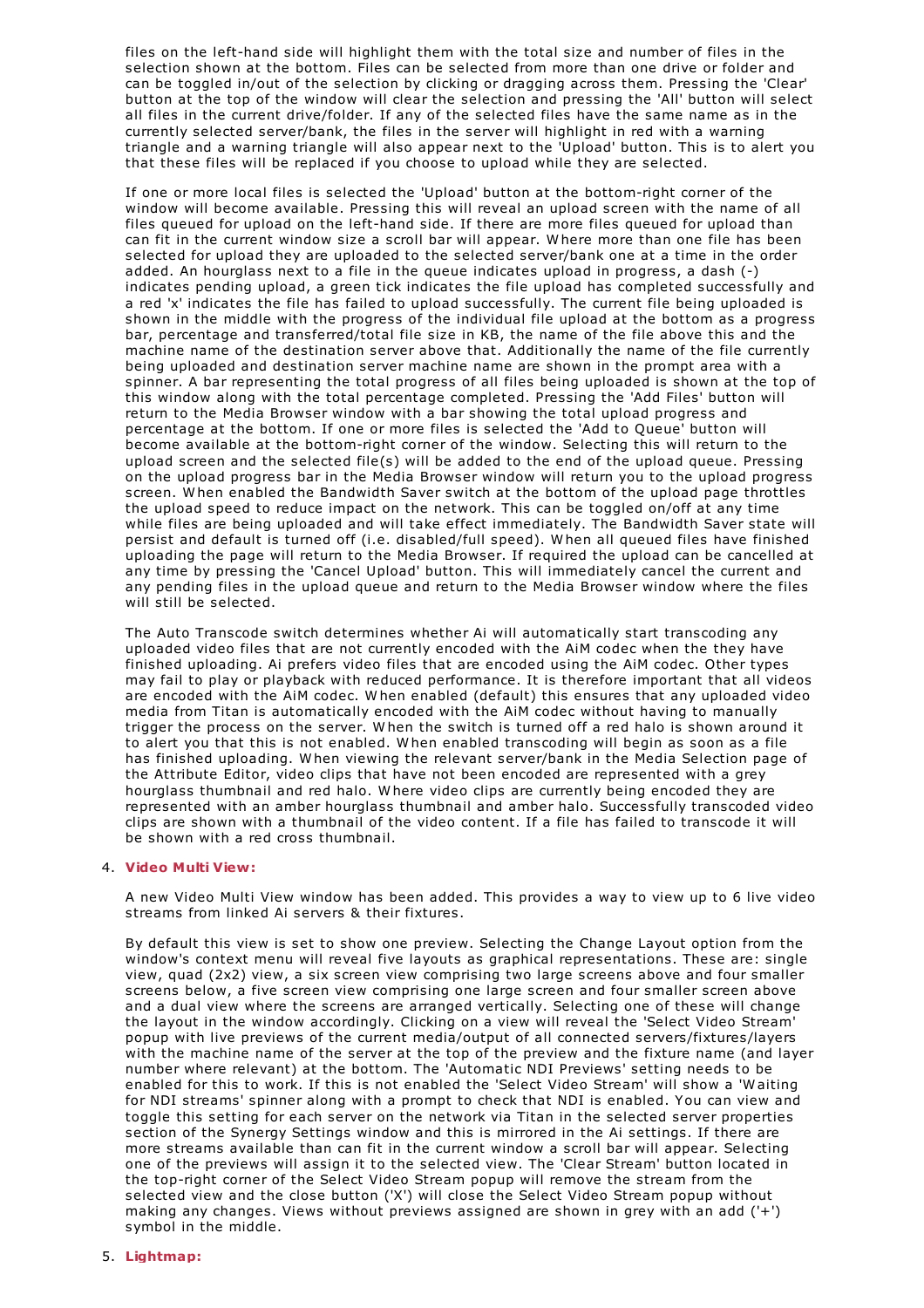A new feature called 'Lightmap' has been added. This provides a way to stream Ai colour data through any colour mixing fixtures in groups.

An Ai element has been added to the Pixel Mapper Effect Editor. Selecting this will add a 'Video Overlay' effect and reveal the associated properties. Any available surfaces will appear next to the Source Surface and selecting one will assign that output as the colour source for the associated group. The Red, Green and Blue Balance properties can be used to tune how much of the associated component from the source is used in the pixel map. These can be adjusted by dragging the slider or numerically or by wheel by selecting the value field to connect the properties to the wheels. Note that Ai elements currently take priority over other Pixel Map effects or layers regardless of the order in the stack and when an Ai element is added the layer options are deliberately removed as any other layers would always be at a lower priority and therefore never do anything.

A 'Media Options' submenu has been added to the Layout Editor context menu to assist with the alignment of fixtures when using Ai sources.

Selecting 'Show Video Overlay' will reveal the 'Select Video Stream' popup with live previews of the current media/output of all connected servers/fixtures/layers with the machine name of the server at the top of the preview and the fixture name (and layer number where relevant) at the bottom. Selecting one will overlay the layout with the chosen preview providing a way to see how the content relates to the fixtures/cells in the layout in order to align them accurately. Selecting the 'Show Video Overlay' a second time will remove the video overlay from the layout editor.

Selecting 'Match Surface Resolution' open the 'Match Surface Resolution' menu with a softkey for any available surfaces and their names. If there are more surfaces available than will fit a previous and next softkey will appear which can be used to cycle through pages. Selecting a surface from the softkeys will set the grid size of the layout to match the canvas resolution of the surface automatically providing 1->1 pixel->fixture/cell layout for absolute accuracy if required. Pressing Exit will return to the previous menu without making any changes.

Selecting 'Position Overlay' will open the 'Toggle Fixture Position Overlay' menu with a softkey for any available surfaces and their names. Selecting a surface from the softkeys will overlay XYZ lines on the chosen surface (and, subsequently, in the video overlay if enabled and the same surface). These centre on the cell selection and provide a way to see exactly which part of the stream will be used to determine the colour information for the fixture/cell. If one cell is selected the position overlay lines will be shown in white. If more than one cell is selected the position overlay lines for the top-left most cell will be shown in green with the bottom-right most cell in red and the centre of the two in blue. Additionally, where more than one cell is selected, the rectangular area from the top-left most to bottom-right most cell selection will be rendered at a reduced intensity to visualise the area of the canvas being sampled. The position overlays can be toggled on/off for any available surfaces by pressing the associated softkey in the Toggle Fixture Position Overlay menu where overlays that are currently on are highlighted in blue and pressing the [Clear All Position Overlays] in the Toggle Fixture Position Overlay menu will turn off the position overlays for all available surfaces.

Selecting the 'Sample Region Overlay' toggle will add or remove an overlay of sample regions for the video stream currently being overlaid in the layout editor. This provides a way to see regions of the content that are being sampled and how they relate to fixtures/cells in the layout in order to align them accurately. The layout editor context menu option 'Show Video Overlay' must be enabled for this to work. If it is currently disabled selecting the 'Sample Region Overlay' option will reveal the 'Select Video Stream' popup and selecting one of the previews will overlay the layout with the chosen preview and overlay the sample regions. These are represented as a scrolling dashed white outline and reduced intensity. Selecting the Sample Region Overlay option again will remove the sample region overlay from the layout editor.

The 'W heel Control' toggle has been changed to a three-way toggle where 'Position & Angle' (default) is equivalent to having wheel control enabled and links the wheels to control the X/Y position and angle of selected cells in the layout editor. 'Cell Scale' is a new function which connects the wheels to a 'Cell Scale' parameter which allows you to adjust the relative positions of cells in multi-cell fixtures as a percentage. This provides a way to scale multi-cell fixtures in a layout to help align them with the content used to determine the colour values if required. Touching the up/down areas in the wheel view will nudge the scale up/down respectively by 25% relative to the current value. Pressing the @ button will open the 'Adjust Layout Values' menu where you can input a value numerically to set the scale accurately if required.

## 6. **Synergy and Speed Masters:**

5. **Lightmap:**

W e now send the BPM/Speed master speeds and edges to the Ai software when connected via Synergy, this enables you to make use of the current master levels through the Ai software. Assigning a rate master to a Synergy layer will apply its value to the 'Playback Speed' attribute. Assigning a BPM master to a Synergy Layer will lock the 'Beat Sync' and 'BPM' attributes for that layer. 'Beat Sync' will be locked to 'Enabled' and 'BPM' will be locked to the level of the BPM master, changing the level of the BPM master will change the BPM in Ai. This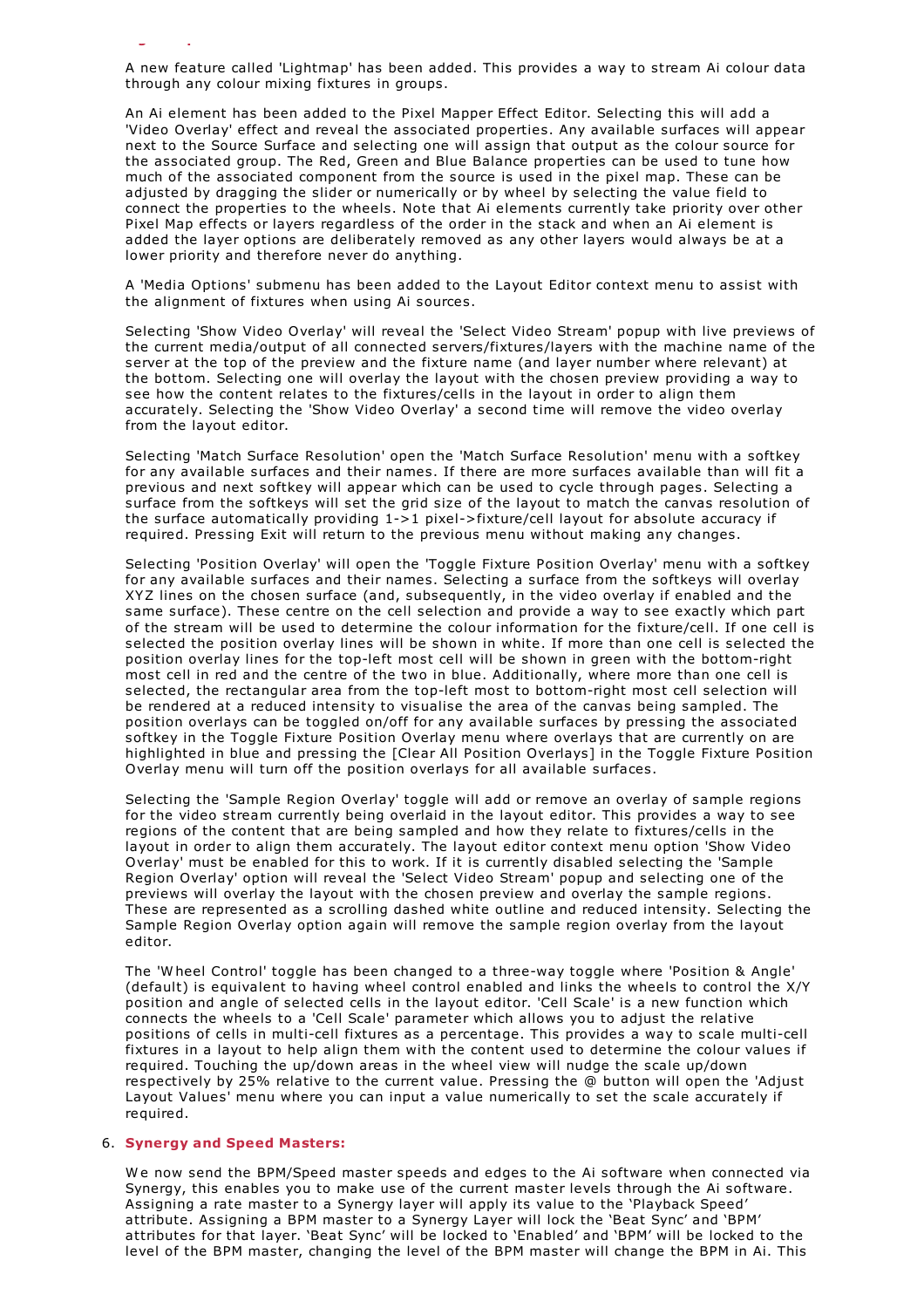works in conjunction with the value of the 'Video Beats' attribute which governs how many beats the current clip should be playing over. The rate grand master will always apply its level to the 'Playback Speed' of the layer. If under the control of a BPM master it will also apply to the 'BPM' attribute.

## 7. **Lock Screen Image:**

It is now possible to display a background image when the console is locked.

A new general user setting called 'Lock Screen Background' has been added. Selecting this will open the Select Lock Screen Image menu and the shell keyboard where you can draw an image, select one from the library or import a new image. Pressing the [Scaling Mode] softkey will toggle between 'None' (1:1 pixels), 'Letterbox' (scales the image so that it fills either the horizontal or vertical width of any given display, whichever is the lesser, while maintaining aspect ratio), 'Fill' (scales the image to fill either the width or height of any given display, whichever is the greater, while maintaining aspect ratio) and 'Stretch' (scales the image to fill both the height and width of any given display - the aspect ratio is not maintained). Pressing the [Clear] softkey will remove any images from the background. W here an image has been set it will appear in the Lock Screen Background button in the User Settings window and in the background of all displays according to the scaling mode when the console is locked. After a few seconds of no input activity the 'Enter password to unlock' prompt will fade out. This will appear again if there is any keyboard or mouse input allowing you to input the unlock code. If no background image has been set 'Tap To Set' will appear in the Lock Screen Background button in the User Settings window and the background of all displays will be grey when the console is locked.

## 8. **USB MIDI Devices:**

You can now connect MIDI devices to the console either through the MIDI port or via USB. The device must support the DirectX MIDI driver. This makes connecting devices that use MIDI over USB simpler. This feature is not enabled on T1; you must be using T2 or upwards. W hen a USB MIDI device is connected it will appear in USB Expert Console and function just like any MIDI device connected to the MIDI port. You can use USB MIDI to assign triggers or read timecode as well as send MIDI commands through Macros. This feature may be used to connect a MIDI fader wing or buttons to the T2.

### 9. **Trigger Mapping Macros:**

It is now possible to enable or disable trigger mappings via macros. Some factory macros have been added to enable, disable or toggle the state of trigger mappings 1 thru 5 and these can be used as templates for creating macros to enable or disable other trigger mappings if required.

#### 10. **Pixel Mapper Effect View Group:**

A new 'Groups' column has been added to the Pixel Mapper Effect View. This makes it possible to see which group a particular effect is associated with and also provides a shortcut to the layout editor for that group. W hen viewing a pixel effect a group handle will appear in the groups column for each effect. This shows the group user number and legend associated with that effect and selecting this handle will open the layout editor for that group.

## 11. **System Render Rate:**

A new general user setting called 'System Render Rate' has been added. This provides a way to reduce the DMX frame rate when the processor overhead is impacting performance in shows with large numbers of fixtures. Normally the DMX frame rate is 40Hz (default). If this is selected you can input any whole value in the range 1-44 representing the rate in frames per second.

## 12. **Synchronous Streaming ACN:**

We have updated our Streaming ACN implementation to support the latest synchronous DMX over network. This option is disabled by default and must be enabled by going to DMX settings and setting the sACN Synchronization Address to anything but zero. This sets the universe used to synchronise all DMX frames sent from this device. Listening devices will receive all DMX frames and then wait for a packet on the synchronisation universe before using or retransmitting the DMX frames. If a device does not support synchronisation then this is just ignored. To return back to non-synchronised sACN simply set the Synchronization Address back to zero. Using synchronous sACN will result in significant improvements across receiving devices and reduce tearing from non-synchronised universes.

## 13. **Colour Filter Rendering Accuracy, Names, Sort and Search:**

The Colour Filter selection feature in the Attribute Editor Colour Mix tab has been overhauled. Colour filter rendering accuracy is significantly improved, meaning the output colour generated for a specific colour filter should more closely match designers' expectations. The interface also now features faster loading/rendering, filter names, filter numbers including letter and zero prefixes, and the ability to search, to sort by filter number or hue and to show filters all manufacturers.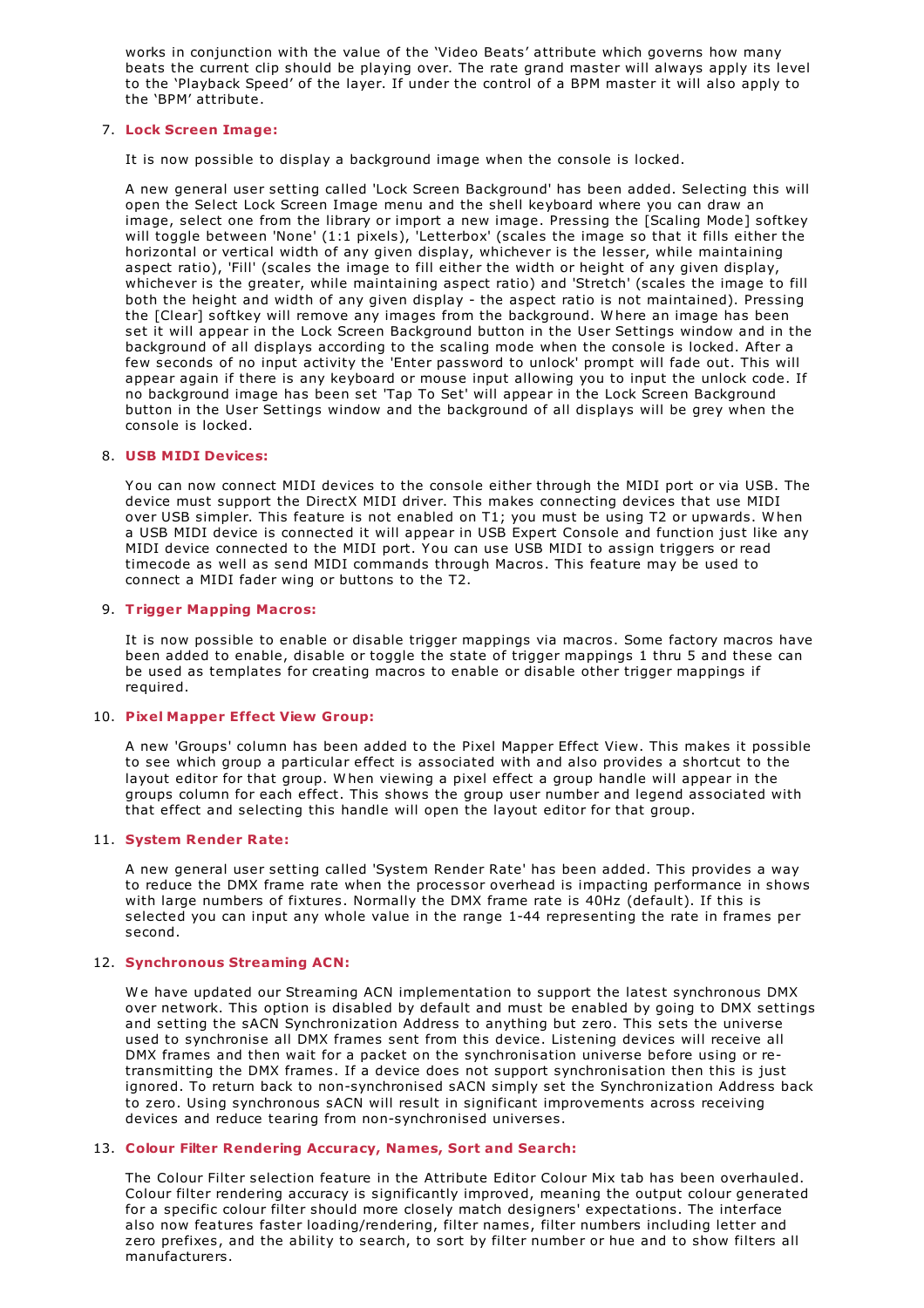On the left-hand side of the Filters window a new '(Show All)' option has been added. W hen this is selected (default) all filters across all manufacturers are shown. A new search bar has been added above the filters. Selecting this will open the 'Search Filter Library' menu where you can input a search string to filter the filters. The search will work across both the filter name and number and within the manufacturer type selection and the search will be maintained while switching between manufacturer types. A new 'Order Filters by' context menu toggle option has been added. Select this to toggle between 'Order Filters by Number' (default) and 'Order Filters by Hue'; filter display will respect this selection even when searching for a specific filter or viewing a single manufacturer.

### 14. **Added T2 Support:**

This version adds support for the T2 USB Interface. This can either be used as a complete system with Titan Go, or to add 2 DMX Ports, a SMPTE Port, or Audio Triggers port to a console.

## **Improvements**

### 1. **DMX Frame Synchronization:**

The physical DMX output has been overhauled so that it is now synchronised to the fade engine to ensure all DMX frames output at the same time across all nodes in the system. This guarantees every fixture receives the same DMX values within a tolerance of 5ms. This avoids frames getting slightly out of order which could affect the accuracy of linear fades on certain fixtures and cause tearing across TNP's. The default frame rate is 40Hz. This can be adjusted in the User Settings from 1 to 44Hz. This is particularly important when using fast responding fixtures such as LED fixtures. It will reduce the potential of seeing tearing across fixtures although is still dependant on specific fixture implementations when receiving DMX. The system will constantly monitor the synchronisation across all DMX outputs across the system; if any variance is detected steps will be taken to bring the frame synchronisation back in line. You may see slight variances in the frame rate as it tries to do this.

## 2. **Colour Model Improvements:**

The colour system used to calculate colours for RGB+ fixtures (i.e. RGBA, RGBAW etc.) have been significantly improved. Colours generated via the colour picker or pixel mapping engine should be brighter, more saturated, and more correctly balanced.

#### 3. **Capture 2018:**

The Capture Visualiser component has been updated to the 2018 version with improved rendering and simulation.

#### 4. **Fixture selection speed:**

Fixture selection speed has been improved.

#### 5. **Copy palette speed:**

The speed of copying normal palettes has been improved.

## 6. **Titan Remote show loading:**

Improved reliability and speed of loading shows on the remote.

#### 7. **Shape wheel controls in root menu:**

Previously, when there was a shape in the programmer there was no way to connect the wheels to phase, offset, beats or cycles from the root menu, the root menu wheel mode softkey did not update to reflect when the wheels were connected to speed, size and spread and toggling the wheel mode when they were would cause them to disconnect and the shape (FX) bank would have to be (re)selected to reconnect. Now, when there is a shape in the programmer, selecting the shape (FX) attribute bank while in the root menu will connect the wheels to shape controls and update the root menu wheel mode to show the shape controls that are currently connected. Further presses of the shape (FX) attribute bank or root menu wheel mode softkey will cycle through all the available pages and update the wheel mode softkey accordingly. Selecting any of the other attribute banks will restore the previously selected wheel mode and connect the wheels to the attribute, time, delay or visualiser where available/relevant. Additionally, when entering the Edit Shape menu ([Shapes And Effects] -> [Shape Generator] -> [Edit]) the wheels will now always automatically connect to the shape controls.

#### 8. **Shell About Box Size:**

Previously, after installing a large number of versions of Titan, the Shell 'About' box could become very large and exceed the height of a single display. This has now been improved so that it cannot become larger than a display and a scroll bar will appear if there are more items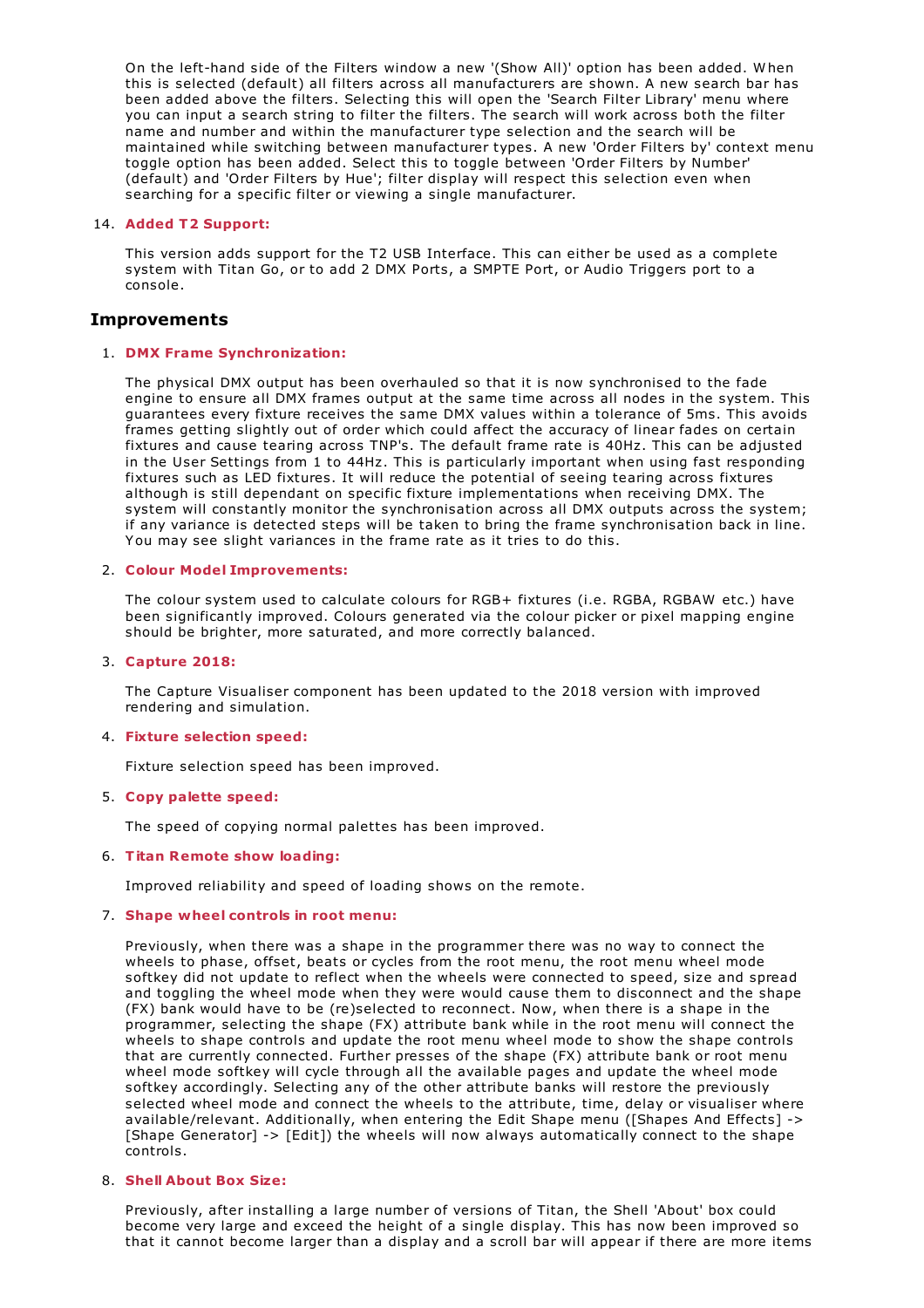than a can fit.

### 9. **Kill Autoloads when removed from Cue List:**

If any cues fired from an autoload in a cuelist are active when the autoload that fired them is removed from the cuelist cue the autoloaded cues are now killed.

### 10. **Titan Go fader touch zone:**

The fader touch zone in Titan Go has been improved so that you can touch anywhere in the fader zone to adjust the fader level rather than directly on the fader.

### 11. **Refire active playbacks when connecting to TNP nodes:**

Active playbacks are now refired on (re)connection to TNP nodes.

## 12. **Explicit personality version numbering (Personalities and Personality Builder):**

A Personality Version parameter has been added to personality files and the fixture properties section in Personality Builder. The version number is used to determine if there are any more recent versions of personalities available when using the Update Personality function in Titan version 12.0 and later where a new file starts at number 0 and higher numbers indicate more recent. Previously this was achieved by counting the history entries which was vulnerable, particularly if you were not aware it was important to add a history tag after making changes for this to work properly. Personality Builder will now automatically increment this number when it detects changes have been made to a file to ensure the update personality function works correctly although it can be set manually if required. Personality files without this information will fall back on the history entry count to determine version number.

## 13. **Bind Android remote to Wi-Fi interface:**

Android devices detect many of the networks used by Titan Remote as having poor network connectivity because they often cannot reach the internet. If Android detects a mobile data network that does have internet connectivity it will often automatically use that instead of the configured Wi-Fi network, resulting in no connection with Titan Remote. To prevent this, Titan Remote now binds to a Wi-Fi interface explicitly when using Android.

### 14. **Select a useful attribute bank on editor becoming non-empty:**

If, when starting a new selection there are no controls in the current attribute bank for the fixtures, the attribute bank selection will now automatically switch to the first one that does contain controls so that the wheels will always do something useful when you start a new selection.

## 15. **Temporary Attribute Banks:**

After selecting cells in the Channel Grid window the attribute bank will now return to the bank that was previously selected.

#### 16. **Don't recall set list scroll position with workspace shortcut:**

Previously workspace shortcuts containing the set list window would remember the set list scroll bar position and restore this position when recalling the workspace. This has been changed so that the set list scroll position is now ignored when recalling a workspace containing the set list window and the scroll bar will still be in the position it was in the last time the window was open.

#### 17. **DMX settings spinner:**

A spinner will now be shown in the DMX Settings window while line assignment is in progress so that it is obvious that something is happening and to prevent trying to do other things until it has finished.

## 18. **Set list terminate edit track note on tab change:**

Previously if, while editing a track note in the Set List window, you selected the Workspace & Macros tab and then selected the Notes tab again, the notes section would still be in the edit mode but would not recognise any input and you would have to turn edit mode off and on again to continue edits. This has been changed so that selecting another tab will automatically exit the edit mode.

#### 19. **Set list page legend update:**

Changes to page legends will now propagate to tracks in set lists built using the 'Pages' option. Legending a track directly will break the page link allowing independent legends if required.

## **Changes**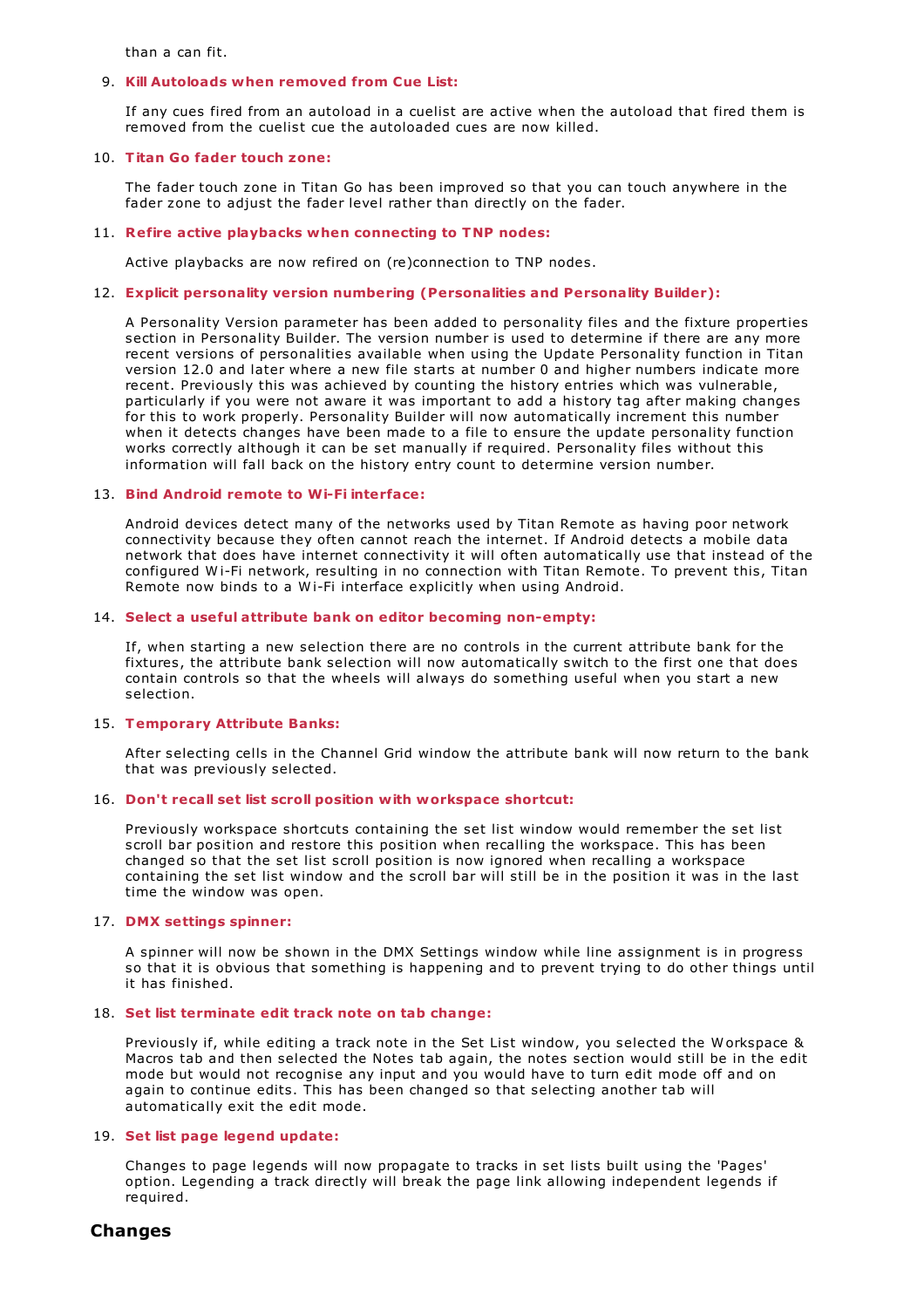### 1. **Upgrade to Software Protection and Licensing:**

In our continuing mission to reduce counterfeit consoles using Avolites designed and created software, we have introduced a new software protection platform. This is a significant upgrade on our previous protection and uses a much more secure hardware dongle, the AvoKey, to protect the software. You should have already received details on how to upgrade your console, if you need more information then please visit <http://www.avolites.com/avokey>.

The new system will lock the software to a connected AvoKey and the software will not run if the AvoKey is not present or is removed during operation. New products will ship with the AvoKey built in and transferring devices such as the Titan Mobile between PCs will also transfer the license.

PC Suite will no longer need to be licensed on each computer on which it is run; it is automatically unlocked by connecting an AvoKey. The new licensing system is designed to be more resilient than the previous system; users should only have to licence their AvoKey once, and are then be able to use it with any computer.

This new protection system is much harder for counterfeit manufacturers to overcome as it uses real time protection and encryption. These are similar to those used in bank cards.

#### 2. **Mode 3 now crossfades out pixel map effects:**

Mode 3 playbacks previously used to ignore running Pixel Map effects when crossfading out other playbacks. Mode 3 playbacks now correctly affect running pixel maps in other playbacks following the normal Mode 3 behaviour.

## 3. **TitanOne rebranded to Titan Go:**

TitanOne has been rebranded as 'Titan Go'. The Titan Go application is used for both the original TitanOne and latest T1 and T2 USB interfaces.

## 4. **Active Fixture menu:**

Pressing [Patch] followed by the [Active Fixtures] softkey now opens a new 'Select an Active Fixture type' menu. Pressing [Synergy Settings] will open the Synergy Settings window. Pressing [CITP Media Servers] will open the 'Select Active Fixture' menu where any available CITP media servers connected on the network will appear as softkeys and selecting one will open the 'Patch Active Fixture' menu with relevant patch options. Pressing [CITP Visualisers] will open the 'Select Active Fixture' menu were any available CITP visualisers connected on the network will appear as softkeys and selecting one will open the 'Patch Active Fixture' menu with relevant patch options.

## 5. **Limit integrated Capture fixture patch:**

The maximum number of fixtures that can be added to the integrated Capture Visualiser has been limited at 1000 to prevent running out of memory on some consoles.

## 6. **Clear programmer when changing handle worlds:**

Previously, when changing handle worlds with fixtures selected, the wrong attributes could become available when changing attribute bank. The programmer is now cleared when changing handle worlds.

## 7. **DMX Settings tab name:**

The 'TitanNet Overview' tab in the DMX Settings window has been renamed to 'DMX Overview'.

#### 8. **Remove panel reset page from installers:**

Panel resets are no longer a requirement of the installation process and therefore this page has been removed from the installer dialog.

## 9. **Exit Select Shape menu will no longer return to Root Menu:**

Previously pressing [Exit] in the 'Select Shape' menu would return to the 'Shape Generator' menu. It now just goes up one level to the previous 'Select Shape Category Menu' as expected.

### 10. **Tapping menu prompts no longer closes menus:**

Previously, tapping on the prompt text in a menu would cause most menus to close. This was counter-intuitive and made it difficult to modify values in text-entry prompts. Tapping on prompts no longer causes them to close by default. In the root menu, tapping the prompt continues to open the Undo History window as before.

#### 11. **Cue legend not centred on handle:**

Minor tweak to cue legend centring to account for the user number.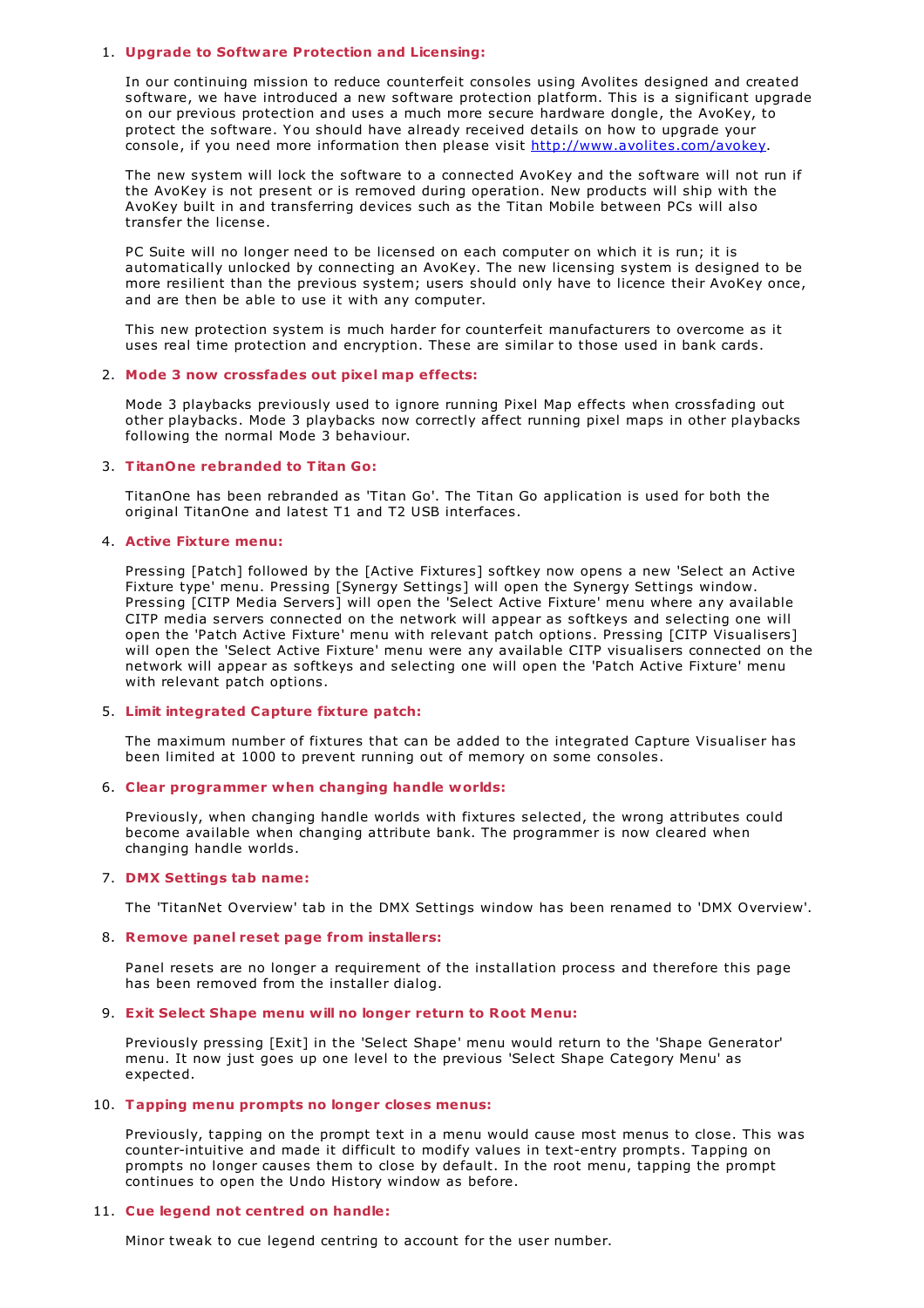## 12. **Telemetry/Diagnostic Reporting:**

To allow us to improve the quality and reliability of our products we have included a telemetry reporting system. This will automatically send to Avolites anonymous information to help us diagnose faults and improve the software. This information includes details about faults that occur, statistics on how long certain functions take and usage information about specific functions. This information is really useful for us to further improve the software however if you would prefer to disable it please go to the System menu and disable Telemetry.

# **Bugs Fixed**

## 1. **Panel lockup in patch view:**

Fixed an issue where the panel would sometimes hang when pressing enter after selecting a column header in the Patch View window.

#### 2. **Cue view stuck after selecting column header for attributes with no level information:**

Fixed an issue where the cue view window could get stuck after selecting an attribute cell containing no level information followed by the attribute column header.

#### 3. **Cue view won't open:**

Fixed an issue where legends with curly braces would prevent playback and cue view from opening.

#### 4. **Show won't load on restart after update personality:**

Fixed an issue where the show would fail to load when starting the software after updating any personalities.

### 5. **Shutdown file not deleted on load show with missing TNP:**

Previously when continuing to load a show with TNPs assigned without the TNPs connected, the shutdown show was not deleted as it would normally be. If the session subsequently ended unexpectedly this shutdown show would load on restart rather than giving you options to recover your show, making it look like you had lost any changes that had been made. The shutdown show is now deleted as expected.

#### 6. **Cells lost after exchange:**

Fixed an issue where extra cells added following a fixture exchange would be lost when loading the show.

### 7. **Fixtures and cues missing when loading v10 show:**

Fixed various issues that could cause shows to not load correctly from previous versions.

### 8. **Lock startup show broken:**

The lock startup show function was not working. This has now been resolved.

## 9. **Flash with fire first cue fires cue 2:**

Fixed an issue where flashing an inactive cuelist with fire first cue enabled would result in cue 2 firing instead of cue 1 and timed flash would use the fade in time from cue 1.

#### 10. **Cues with fade out time set to not used don't fire:**

Fixed an issue where cues with a fade out time set to 'not used' sometimes did not fire.

## 11. **Pixel map effects ignore fade times:**

Fixed an issue where pixel maps would not fade correctly between cues when there were no fixture attributes in the cue.

## 12. **Pixel map layer master intensity on fader:**

Fixed an issue where adjusting the fader level of pixel map layer masters assigned to faders would not adjust the intensity of associated pixel map layers reliably.

## 13. **Timed Scene Master Commit for Pixel Map effects snap:**

Fixed an issue where, when using a Scene Master and committing a Pixel Map effect from preset mode to live with a fade time, the effect would snap rather than fade in.

#### 14. **Scene Master would snap programmer values during fades to live:**

If a playback was fired in Live, and a Scene Master's preset mode was entered and values were put in the programmer, and then the Scene Master was faded live, if values in the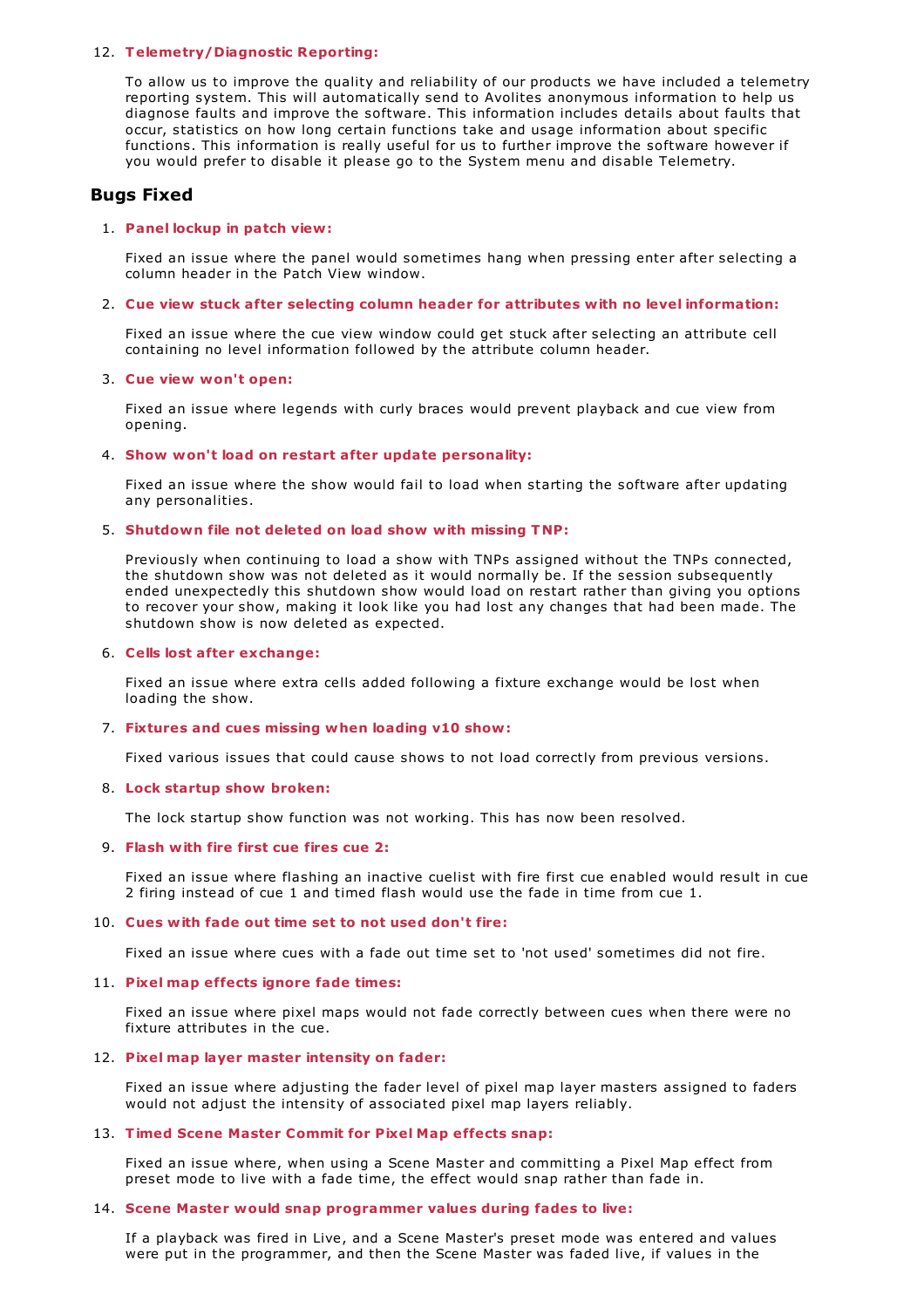programmer conflicted with values in the playbacks previously fired, those values would snap at the beginning of the fade. Scene Masters now behave correctly when programmers and live playbacks interact. Live changes to the scene master programmer during the Scene Master transition also now behave correctly instead of snapping live.

## 15. **Playbacks would not behave correctly if mode changed between 0 and 1 whilst fired:**

Playbacks could be killed erroneously or ignore their newly-set fade out times if their mode was changed between 0 and 1 whilst the playback was fired. Playbacks now act correctly when the mode is changed whilst they are fired.

### 16. **Blind edit key frame outputs live:**

Fixed an issue where editing a keyframe shape frame in the effect editor while in blind mode would output live.

### 17. **Local chase speed snaps after tap rate master:**

Fixed an issue where, if a chase speed was changed by tapping an associated rate master, adjusting the speed of the chase by connected wheel would snap back to the speed prior to tapping.

### 18. **Reduced performance with Capture Visualiser window open:**

Fixed an issue where the responsiveness of some actions was compromised when the Capture Visualiser window was open.

### 19. **Curves don't work with virtual dimmers:**

Fixed an issue where control curves did not work properly with virtual dimmers.

### 20. **Can't set sub fixture curves via super fixture:**

Fixed an issue where applying a fixture curve to the master control in a multi-cell fixture would not apply to the associated subfixture controls (cells).

## 21. **Any handle can be tapped to confirm delete:**

Fixed an issue where selecting any handle on the second press would confirm a delete action. This consequently also meant that attempting to change the selection for deletion would result in the original selection being deleted.

#### 22. **Shape palettes on subfixtures don't work:**

Fixed an issue where shape palettes recorded on sub fixtures would not work.

#### 23. **Locate dimmer doesn't work with clear located attributes enabled:**

Fixed an issue where dimmers would not locate when the clear located attributes option was enabled.

#### 24. **Delete set list macro deletes all:**

Fixed an issue where deleting one set list macro would delete all set list macros.

#### 25. **Cue list legend highlight:**

Previously when selecting new cues in cue lists after editing a cue legend without pressing enter or exit would position the cursor in the current legend of the selected cue at an offset equal to the length of the previously edited legend. If the length of the current legend of the new cue was greater than the previously edited legend this would mean the cursor would be positioned part way through the legend and any inputs would add to the current legend from that point unless you moved the cursor and/or deleted. This has been changed so that selecting a new cue will always highlight the existing legend where an input will replace or pressing the left or right cursor key on a keyboard will jump the cursor to the beginning or end of the existing legend respectively.

## 26. **Pixel mapper saturated colours:**

Fixed an issue where it was not possible at achieve fully saturated colours with pixel map effects on fixtures with RGB+ colour models such as RGBW or RGBA.

#### 27. **Using scroll bar deselects selected rows in Cue View:**

Fixed an issue where selected rows in Cue View would be deselected the first time you touched the scroll bar.

## 28. **Functions wrong and inaccessible after changing conditions:**

Fixed an issue where in certain situations it was not possible to adjust the range of a control's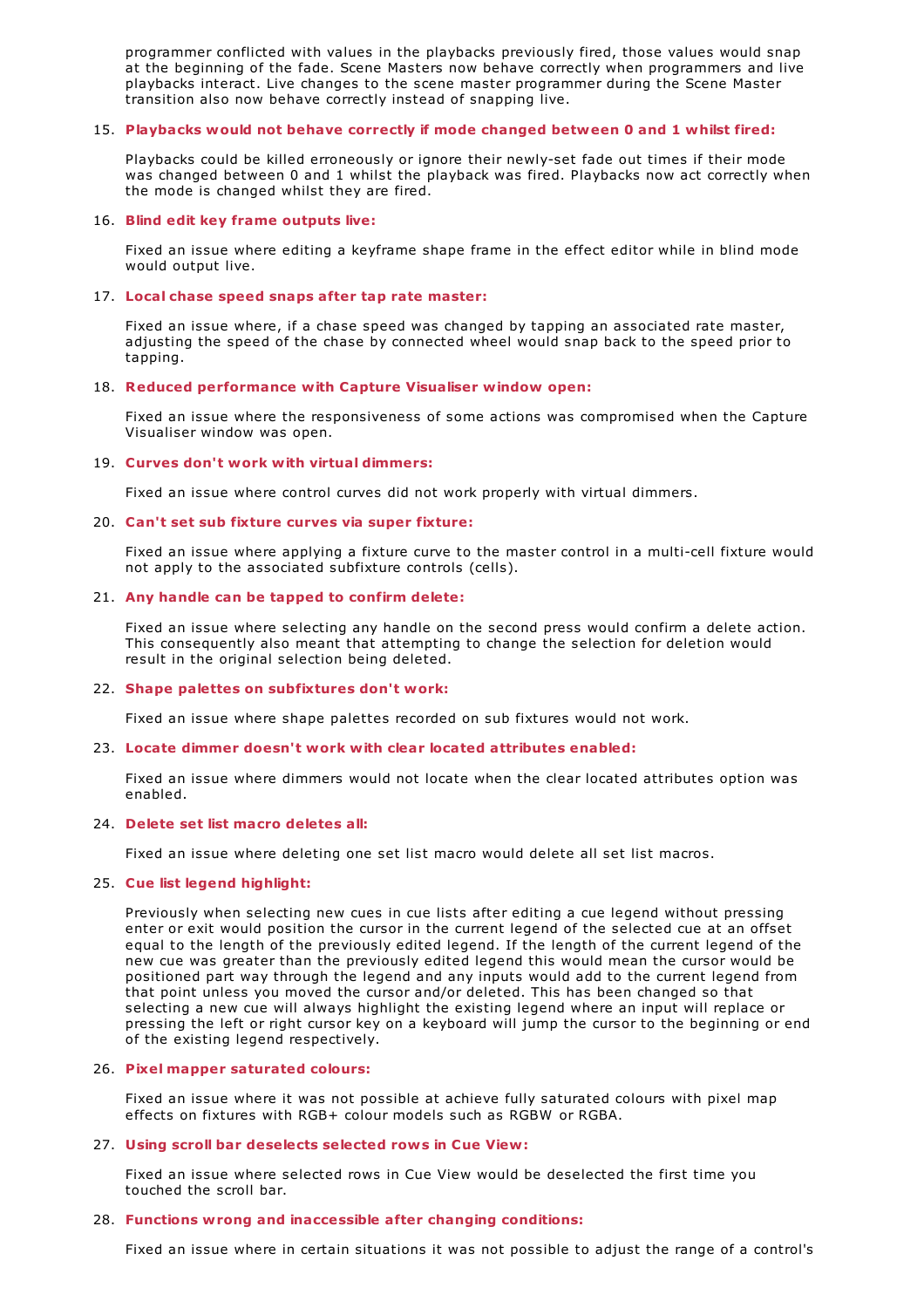function after locate where its availability was dependent on functions selected in other controls.

## 29. **Selected key profile wrong on load:**

Fixed an issue where the selected key profile would sometimes reset to program after loading a show.

#### 30. **Quick record menu shows wrong user number:**

Previously when quick recording palettes or workspaces the user number softkey would always prefill with user number 1 regardless of whether it was in use rather than the next available user number and the user number softkey would be missing entirely from the quick record menu when quick recording workspaces unless you happened to have previously been editing the user number when quick recording palettes. This has been changed so that the user number softkey prefills empty in the quick record menu and is now always available when quick recording workspaces.

### 31. **No warning for invalid numeric palette or group recall:**

Previously the palette and group softkeys in the numeric entry menu did not fully validate the user number entered, and could result in a warning not being shown when an invalid user number was entered when it should be. For palettes, the softkey considered any existing user number as valid and therefore did not show a warning triangle when there was no palette with the user number matching the input. Groups would permit user numbers with decimals to be entered. These issues have now been fixed so that the palette and group softkeys show a warning triangle for any numeric input that does not match an existing palette or group user number.

### 32. **Can't set line for parked fixtures before address in repatch menu:**

Previously attempts to set the line of a parked fixture before setting the address in the repatch fixture menu would be ignored. It is now possible to set the line of a parked fixture before setting the address in the repatch fixture menu.

## 33. **Shape view range delete only deletes last shape:**

Previously, when more than one shape was selected to delete in shape view, pressing [Confirm] would only delete the last shape in the selection. All shapes in the selection will now be deleted as expected.

#### 34. **SelectIf does not select fixtures containing just pixel map effects:**

Fixed an issue where SelectIf would not select fixtures in associated playbacks where the fixtures only contained pixel map effects.

#### 35. **Dimmer shapes don't filter in intensity view:**

Previously active cues containing only dimmer shapes would not appear in the intensity view when filtered to Stage or Live Cue. Dimmer shapes are now considered as intensity controls and will appear in intensity view when filtered.

## 36. **Cannot double tap to delete Set List workspace:**

Previously, selecting the handle a second time when attempting to delete a workspace from a track in the set list window would do nothing and you would have to use the [Confirm] softkey to complete the action. It is now possible to double-tap to delete workspaces assigned to tracks in the set list window.

#### 37. **Enter does not confirm delete Set List workspace:**

Fixed an issue where it was not possible to use [Enter] to confirm the deletion of a workspace assigned to a track in the Set List window.

#### 38. **User Settings softkey menu always resets page on exit submenu:**

Previously, exiting one of the User Settings softkey sub-menus would always return to the first page of the User Settings menu. It now remembers the page you were in and returns there when exiting a submenu.

## 39. **Random Pixel Map effects across TNPs:**

Previously, running random pixel map effects such as random spawn on fixtures distributed over more than one node would result in a different effect on each node. The TNPs now synchronise their sources of randomness correctly with the Master console to ensure the effect is generated consistently across all nodes.

#### 40. **Copies of fixture type groups are also type groups:**

Fixed an issue where copies of fixture type groups ('All xxx') would also function as type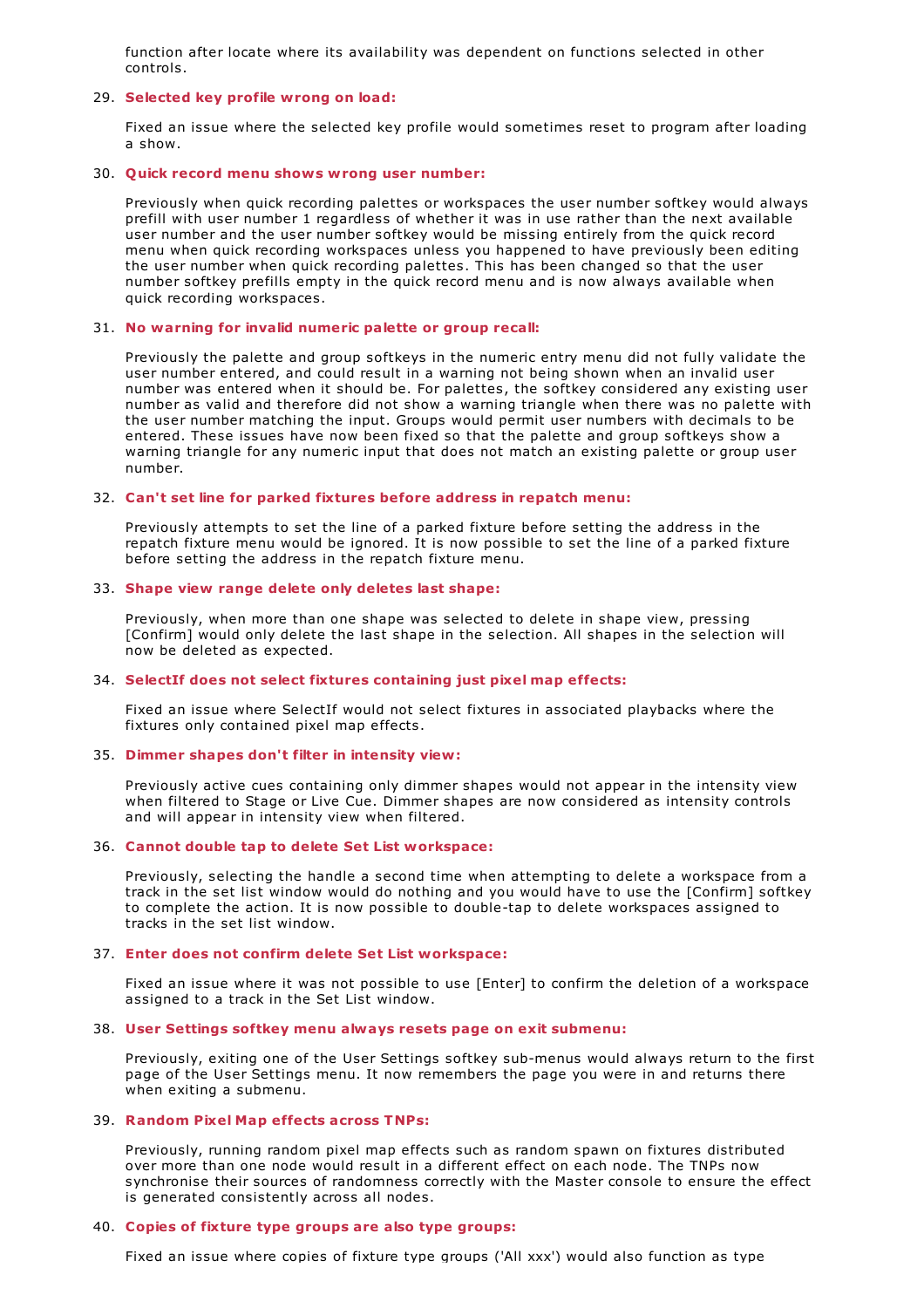Fixed and issue where  $\lambda$  also function as type groups ( groups meaning they would no longer work after a fixture exchange.

### 41. **Loading mismatched Capture theatre fails:**

Fixed an issue where attempting to load a Capture theatre originally exported from Titan into a different show could take a long time and not load correctly.

## 42. **sACN Input Triggers reading channel 512 incorrectly:**

Fixed an issue where sACN triggers on channel 512 would incorrectly read as as channel 0 on the following universe.

#### 43. **DMX triggers above channel 494 broken for certain consoles:**

Fixes to physical DMX trigger inputs on Arena, Sapphire Touch and Tiger Touch 2 consoles. Specifically channels above 494.

### 44. **Capture element properties not saving:**

Fixed an issue where some of the Capture element properties would not save properly in Titan show files.

### 45. **Picture legends - keyboard does not open after being closed manually:**

Previously, if the shell keyboard was opened by selecting the [Picture] softkey in the Set Legend menu and then closed manually it would not reopen when selecting the [Picture] softkey again without exiting and re-entering the Set Legend menu. This has now been resolved.

## 46. **Add new set list via [Record] adds track:**

Previously, when attempting to add a new set list by pressing [Record] and then selecting the dotted add new list zone that appears in the Set List window, a new list with one track would be created and the new track would use any legend input rather than the list itself which would use the default. This has been fixed so that adding a list this way will only add the list without any tracks and any legend input will apply to the new list.

### 47. **Cannot copy or move macros from set list window:**

Previously pressing copy or move and selecting a macro handle assigned to a set list track would highlight the handle in red but selecting a destination handle would do nothing. Attempting to select a macro handle in the set list window to copy or move will now display a 'Cannot copy/move from set lists' warning prompt and the handle will no longer highlight.

## 48. **Refire pixel map:**

Fixed an issue where the refire pixel map button wasn't working correctly in the effect editor.

#### 49. **Trigger enabled button sync:**

Fixed an issue where the Enabled/Disabled softkey in the Triggers menu would not update to reflect associated changes made in the Triggers window and could become out of sync.

#### 50. **Timecode workspace source selection:**

Fixed an issue where selecting the perimeter of the timecode source buttons in the Timecode windows would highlight the source as selected but didn't actually select the source.

#### 51. **Break Group References button styling:**

Fixed an issue where, after selecting the [Break Group References] softkey in the Shape Fixtures Order menu, the text for the button would remain.

## 52. **Locate after selective clear:**

Fixed an issue where it was sometimes not possible to locate fixtures after selectively clearing all controls.

## 53. **Titan Health Check fails to fix touch screen settings:**

Fixed an issue where Titan Health Check would fail to fix the display settings on certain consoles.

#### 54. **Edit exchange mapping ranges by softkey:**

Fixed an issue where editing exchange mapping ranges numerically via the softkey menu would not apply and would be ignored.

## 55. **Chase step information wrong:**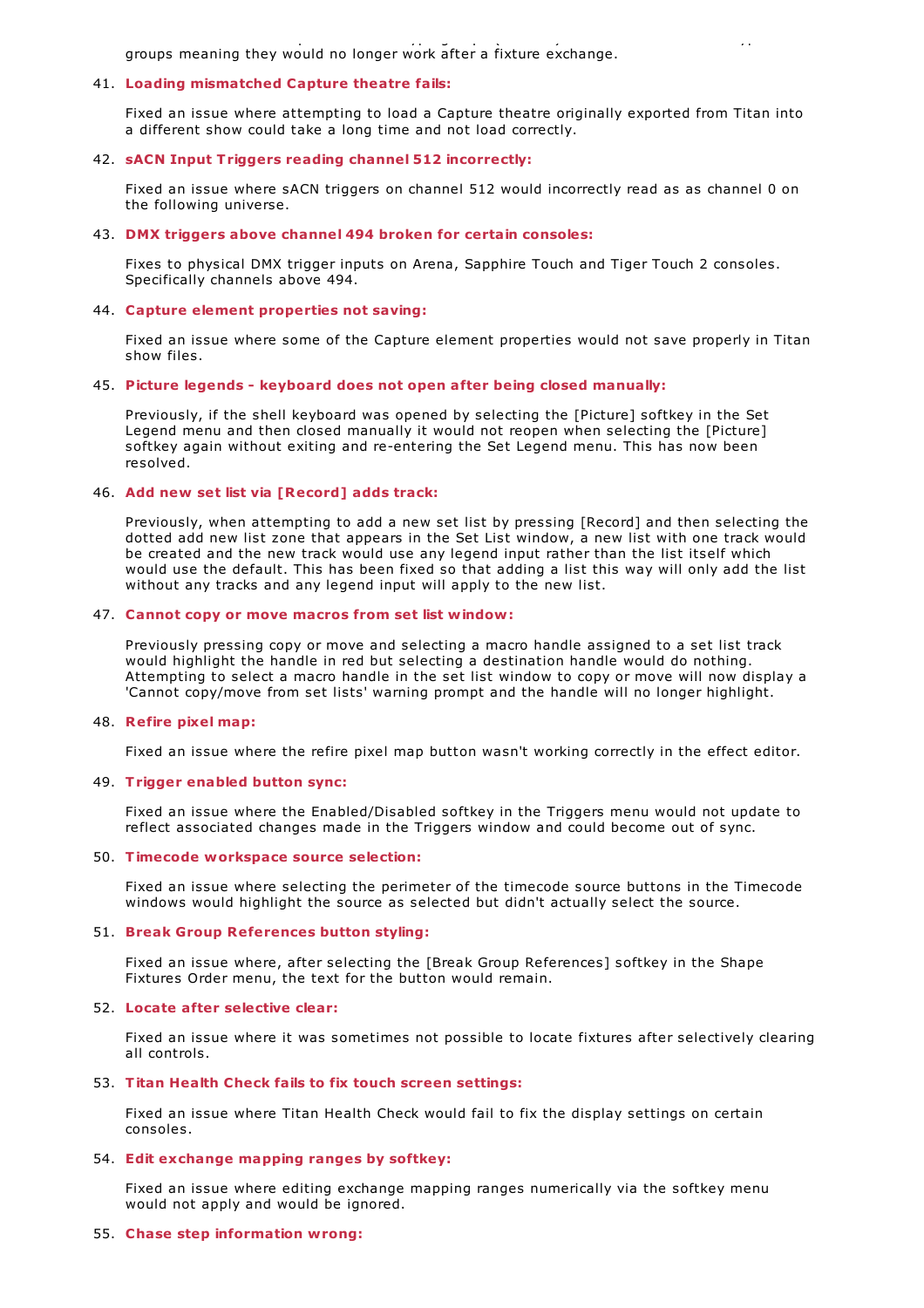Fixed an issue where the current step shown in the handle of active chases in the Playbacks window could become incorrect after deleting/inserting and renumbering.

#### 56. **Set list does not remember status of live or parked tracks filter:**

Fixed an issue where the set list window would not remember the all/ live/ parked filter when stored in a workspace and would always recall with the filter set to all.

#### 57. **Set list does not show set list macros without track selected:**

Fixed an issue where any set list macros that had been added would not show in the Set List macros when viewing the W orkspace & Macros page of the Set List window unless a track was selected.

#### 58. **Playback view only shows last macro added:**

Previously, where more than one macro had been added to a cue in a cuelist, the macros cell in the playback view would only show the last macro added. It will now show all macros added separated by a semicolon.

#### 59. **Pearl Expert LCD distorted when connected to speed masters:**

Fixed an issue where the size of the controls on the internal LCD display in the Pearl Expert would be distorted when connected to a speed master.

#### 60. **Intensity masters don't update LED state live:**

Fixed an issue where the LED flash at zero and constant illumination > 0 state of intensity masters did not update for live changes and only changed when switching page.

### 61. **Internal touch screen calibration wrong after connecting external touch display:**

Previously connecting an external touch screen could cause the touch calibration of the internal screen to become inverted in certain consoles. The touch sensor settings are now reassigned whenever display settings change (such as adding or removing a display).

#### 62. **Release mask toggle:**

Fixed an issue where pressing an attribute bank key to set the release mask in playback options would exclude all other attribute groups and if the attribute group was already included it would not immediately toggle to excluded as expected.

#### 63. **Lock screen message missing from wing displays:**

Fixed an issue where the LCD displays in wings did not display a lock screen message when the console was locked.

#### 64. **Set key profile menu name missing:**

Previously, when setting key profile functions, the softkey menu had no name. This has been resolved.

### 65. **TNP In console mode could hide [Record] and [Update] behind shell:**

W hen operating a TNP in console mode, it was possible for the [Record] and [Update] keys to be hidden behind the shell when using an external display. The shell no longer obscures these buttons.

#### 66. **F1 would not open help:**

Fixed an issue where pressing F1 would not open the manual.

#### 67. **Attribute Editor can crash when selecting fixtures if cells are missing user numbers:**

Resolved an issue where, if one or more cells in a multi-celled fixture were missing fixture user numbers and the fixture was selected, attempting to open the Attribute Editor would fail.

## 68. **Wi-Fi connection and subnet mask details incorrect on Android Remote:**

The Wi-Fi network SSID and subnet mask displayed in the console connection screen of the Android Remote were incorrect. The correct details are now displayed if the user grants the appropriate permissions for this data to be obtained.

#### 69. **Remote could freeze when opening Titan Emulator multiple times:**

If the Titan Emulator had already been loaded when attempting to connect to the Titan Emulator in the Titan Remote app, the app could freeze. This has now been resolved.

#### 70. **Attribute group times via softkeys not working:**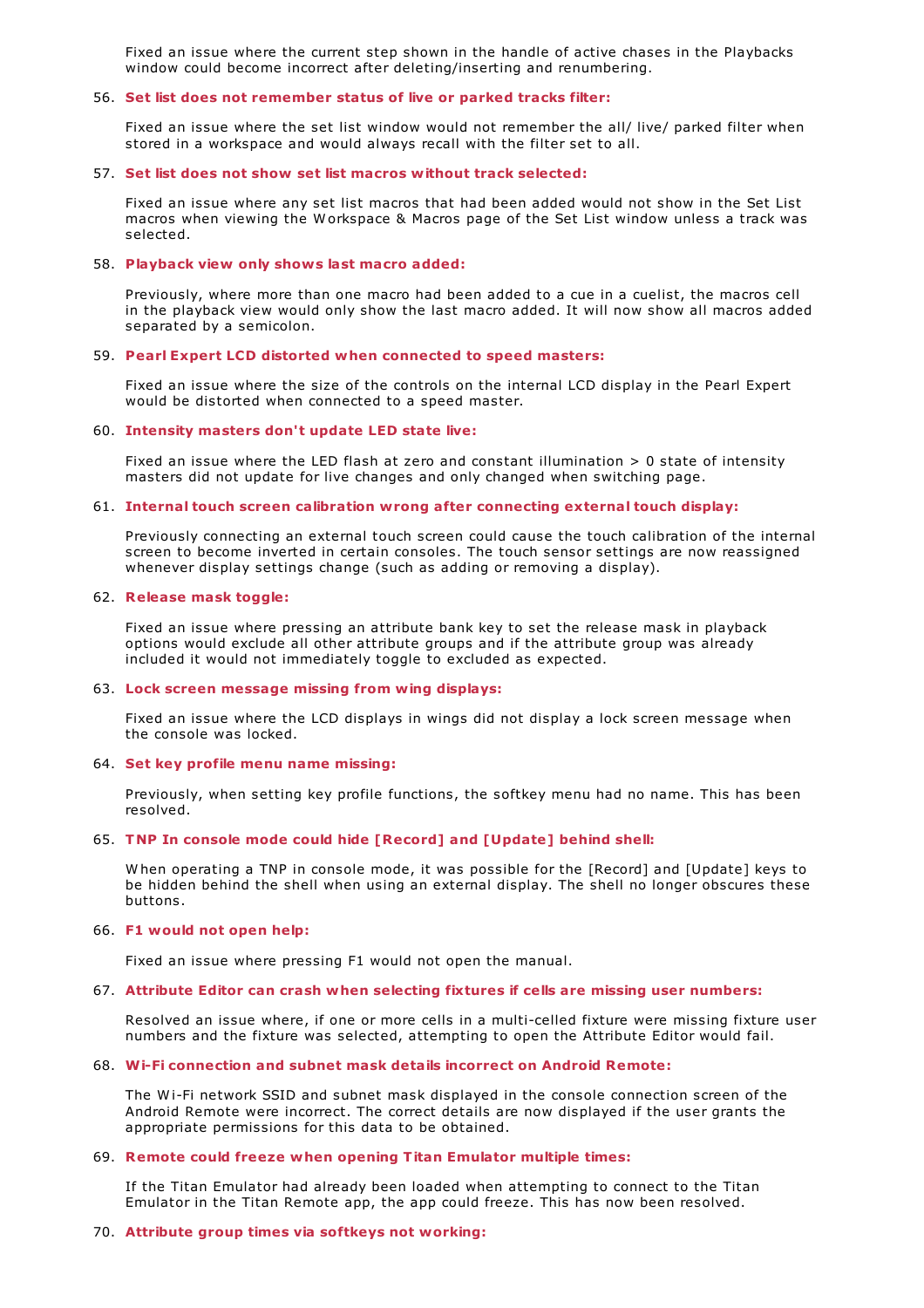Fixed an issue where attempting to set attribute fade times via the softkey menu would not work.

## **Known Issues**

## 1. **Downgrading to previous versions is unsupported:**

Please note that using upgrade installers for older versions of Titan after running the V12 recovery is not currently supported and will prevent the console from starting if attempted. If you need to downgrade to a previous version it is important that this is done via a relevant recovery stick only. Consoles not starting following an attempt to use an earlier upgrade installer can be fixed by running a recovery stick and selecting Full Erase option (if recovering to a version prior to V12, you can reuse the license which was emailed to you previously).

W hen downgrading from V12 to previous versions of Titan it is also important that the Sapphire DMX panel firmware is downgraded in any consoles with ST-DMX cards (Sapphire Touch, TitanNet Processor, Tiger Touch II and Arena). This is because new features in the firmware are not compatible with previous versions. To downgrade the firmware open USB Expert Console and put any Sapphire DMX Panels into Boot Mode. This is found in the Service Tab. W hen the panels have re-appeared in boot mode, select Program which will open a file dialog. In the file dialog navigate to C:\Program Files (x86)\Avolites\UsbExpert\Panel Software and select the st\_dmx.bin file. This will now install the previous ST-DMX firmware. Once this is complete do the same on all Sapphire DMX panels and then exit Boot mode. Now restart the console and you should now be OK to use the previous version of Titan. W hen you next upgrade to V12 you will need to carry out the firmware update again.

#### 2. **Automatically assigned physical DMX output assignments can go missing when assigning lines to a TNP :**

Sometimes, when assigning lines to a TNP, the automatic physical DMX output assignments can be made incorrectly, resulting in some physical ports not outputting DMX. Furthermore, the physical output ports can then appear to be missing in DMX Settings.

To resolve this, users should use the Clear All DMX Assignments button in the top right-hand corner of the DMX Lines pane of the DMX Settings window, before reassigning output lines manually as required.

### 3. **Touchscreen input on Tiger Touch II consoles can become inverted after running calibration:**

In some circumstances, it is possible for the touchscreen calibration utility on a Tiger Touch II to leave the touch input inverted. Users of Tiger Touch II consoles are advised not to run the calibration utility at this time.

If you have been affected by this issue, an interim workaround can be applied by running the calibration utility and tapping the targets upside down, so that the touchscreen is recalibrated to the correct orientation.

## 4. **Cue Numbers all turn green when opening playback:**

After toggling OFF Chase Snap in the User Settings page, then opening the Playback View window for a chase with multiple steps, all four steps appear with a green indication that the cue is fired.

## 5. **Master console sometimes gets stuck in safe mode:**

The Master console sometimes gets stuck in safe mode when the network cable is removed mid-session and the backup takes over and then reassigned to be the backup console after reconnecting the network cable to the original master. Most of the time the backup console automatically relinquishes control of the TNP and the Master automatically reconnects to the TNP, sometimes the backup console gives you a softkey option of allowing the master console to assign all lines to the TNP, and every now and then the master console gets stuck in safe mode.

#### 6. **Connecting an external touchscreen to a certain TNPs causes internal touchscreen issues:**

If an external touchscreen is connected to a TNP containing an LV67H motherboard, the internal touchscreen will not be assigned correctly, and will be mapped to the wrong screen.

## 7. **Android Remote has issues discovering Titan consoles and can disconnect during use:**

Due to a bug discovered in the Android operating system, certain newer Android phones may fail to discover Titan sessions on the network, and may disconnect seemingly at random while in use. W e have published detailed guidance on how to mitigate this issue as FAQ 10035, which can be found at <https://www.avolites.com/support/titan-troubleshooting>. Users wishing for more information on the bug in Android (which we have reported to Google) can find more information at <https://issuetracker.google.com/issues/132686258>.